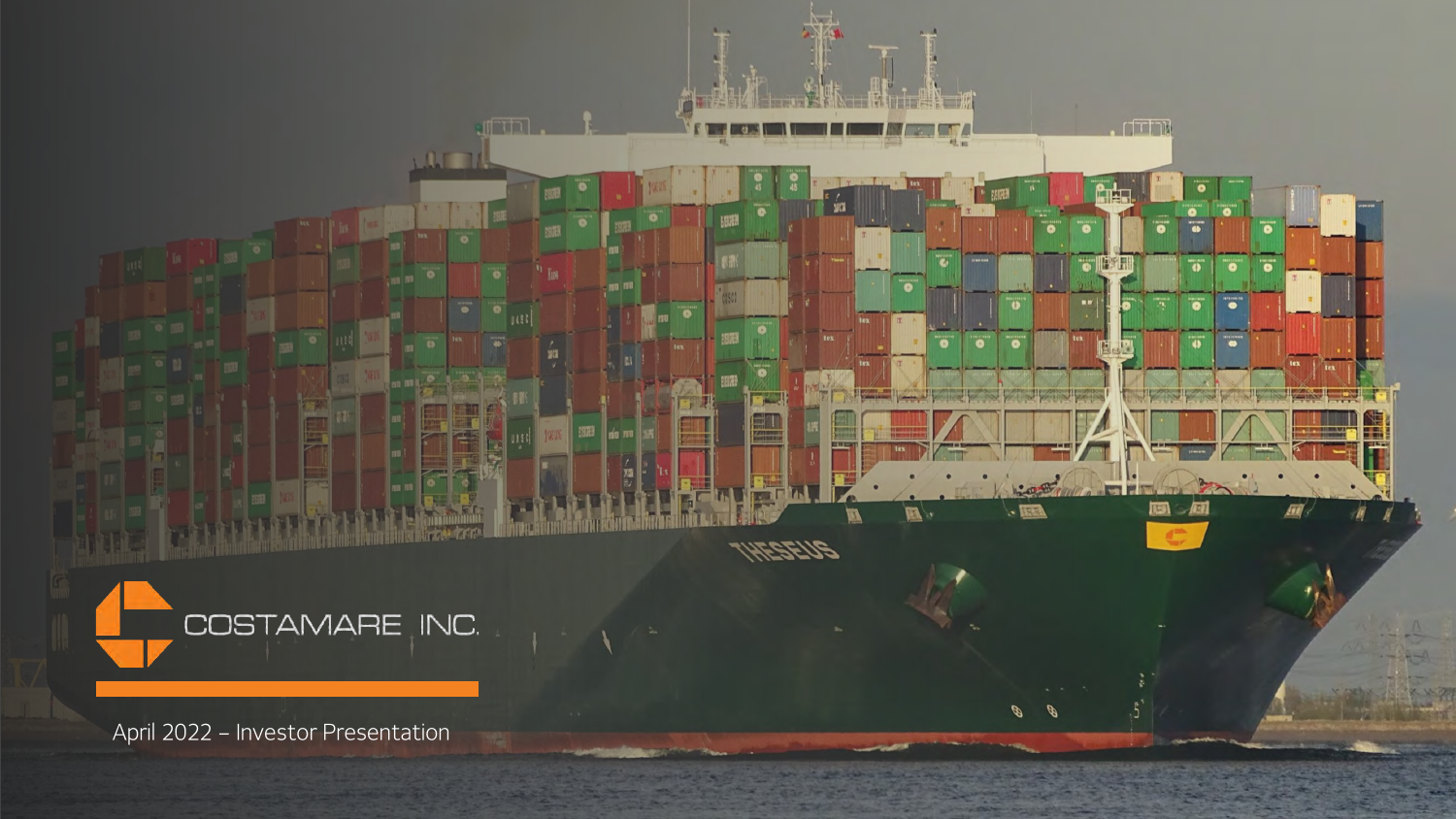This presentation contains certain "forward-looking statements" (as such term is defined in Section 21E of the Securities Exchange Act of 1934, as amended). All statements, other than statements of historical facts, that address activities, events or developments that the Company expects, projects, believes or anticipates will or may occur in the future, including, without limitation, future operating or financial results and future revenues and expenses, future, pending or recent acquisitions, general market conditions and shipping industry trends, the financial condition and liquidity of the Company, cash available for dividend payments, future capital expenditures and dry-docking costs and newbuild vessels and expected delivery dates, are forward-looking statements. Although the Company believes that its expectations stated in this presentation are based on reasonable assumptions, actual results may differ from those projected in the forward-looking statements. Important factors that, in our view, could cause actual results to differ materially from the future results discussed in the forwardlooking statements include, without limitation, global supply and demand for containerships and dry bulk vessels, the financial stability of the Company's counterparties and charterers, global economic weakness, disruptions in the world financial markets, the loss of one or more customers, a decrease in the level of Chinese exports, the availability of debt financing, our ability to expand through newbuildings and secondhand acquisitions, risks associated with the operation of the Framework Agreement with our joint venture partner, delay in the delivery of newbuildings, rising crew and fuel costs, increases in capital expenditure requirements or operating costs, a decrease in containership or dry bulk vessel values, increased competition in the industry, re-chartering risk, fluctuations in interest rates, actions taken by governmental and regulatory authorities, potential liability for future litigation and environmental liabilities, the availability of adequate insurance coverage, potential disruption of shipping routes due to accidents or political conditions and the other factors discussed in the Company's most recent Annual Report on Form 20-F (File No. 001-34934). All forward-looking statements reflect management's current views with respect to certain future events, and the Company expressly disclaims any obligation to update or revise any of these forward-looking statements, whether because of future events, new information, a change in the Company's views or expectations, or otherwise.

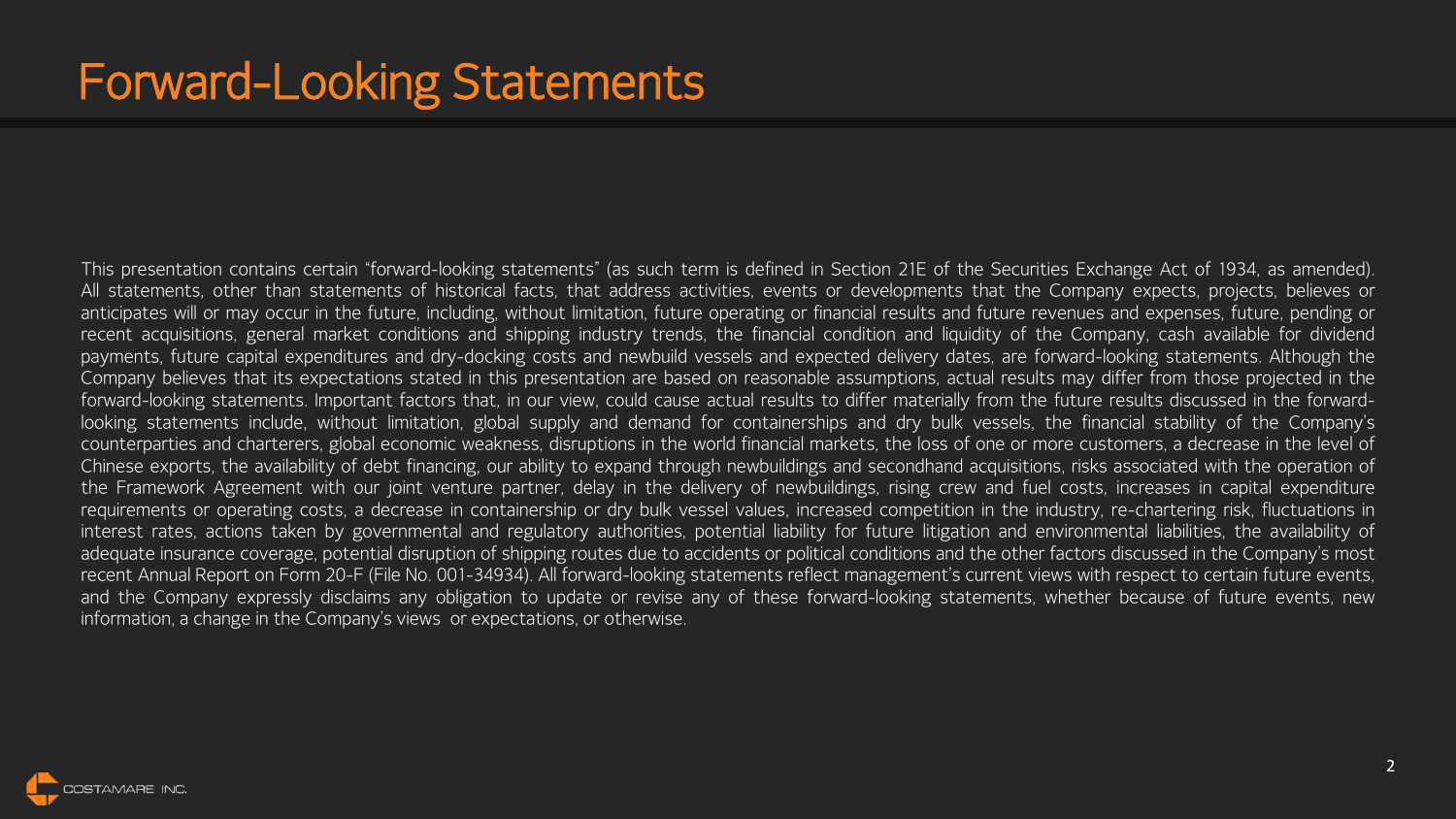# Company Snapshot



Uninterrupted dividend payments since going public – **never**  suspended dividends due to  $\,\mathbf{\Psi}$ financing restrictions

> No forced equity dilutions caused by liquidity stress

Strong support by sponsor family – **57%** ownership with **\$111MN** reinvested by them through the DRIP program to

date.

Contracted Revenues<sup>(1)</sup> of **\$3.3BN**

**Expansion into dry bulk: 46** vessels, **2.5MN** dwt since

first purchase in June 2021



#### **Notes**

- As of April 26, 2022, excluding newbuilding and dry bulk vessels.
- 2. Source: Alphaliner April 2022 monthly report, excluding Liner Companies and newbuildings.
- 3. Costamare Inc. 2021 financial statements as filed in form 20F with the US Securities and Exchange Commission (SEC).

Liquidity as of December 31, 2021 includes \$353.5 million of cash and cash equivalents (incl. restricted cash), our share of cash held in companies co-owned with York Capital (\$5.5 million), and \$193.3 million in undrawn funds from our two hunting license facilities (as adjusted for \$56.7 million drawn between January 1 and March 8, 2022).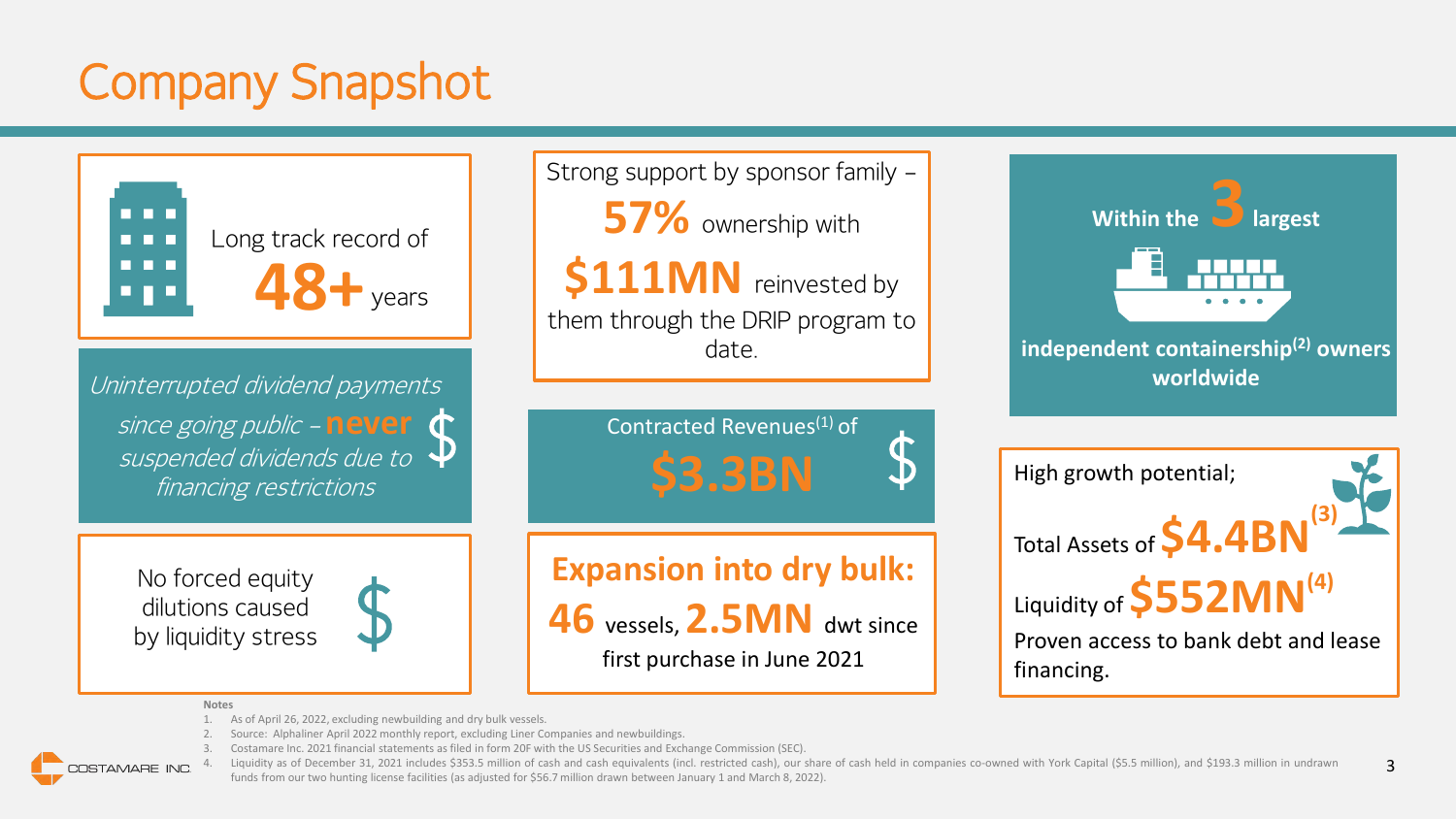### **Group History**

| After 20 years of sailing<br>experience on merchant<br>ships, Capt. Vasileios<br>Konstantakopoulos<br>establishes<br><b>Costamare Group and</b><br>acquires<br>the first 2,000 ton<br>general cargo ship. | Costamare disposes of<br>remaining bulk carriers and<br>becomes a dedicated<br>containership owner /<br>operator. | November 2010,<br>Costamare successfully<br>completes its initial public<br>offering (NYSE:CMRE).<br><b>CMRE</b><br><b>LISTED</b><br><b>NYSE</b> | Costamare signs a joint<br>venture agreement with<br><b>York Capital</b><br>Management, pursuant<br>to which 12 NBs<br>(USD1.1bn) are<br>contracted and 6 S/H<br>vessels are acquired in<br>the following 5 years. | 2013<br>Preferred shares offering<br>raising \$50mn.<br>2014-2018<br>Three preferred shares<br>offerings raising \$315mn total.<br>Two follow-on common equity<br>offerings raising \$168mn total.                                                                                                              |
|-----------------------------------------------------------------------------------------------------------------------------------------------------------------------------------------------------------|-------------------------------------------------------------------------------------------------------------------|--------------------------------------------------------------------------------------------------------------------------------------------------|--------------------------------------------------------------------------------------------------------------------------------------------------------------------------------------------------------------------|-----------------------------------------------------------------------------------------------------------------------------------------------------------------------------------------------------------------------------------------------------------------------------------------------------------------|
| 1974<br>1980s                                                                                                                                                                                             | 1992<br>1998                                                                                                      | 2011<br>2010                                                                                                                                     | 2012<br>2013                                                                                                                                                                                                       | 2013-2018<br>2021-2022                                                                                                                                                                                                                                                                                          |
| Diversification into container<br>shipping with the purchase<br>of its first 5 containerships.<br>The first Greek company to<br>enter the container market.                                               | Management passes on<br>to Mr. Konstantinos V.<br>Konstantakopoulos.                                              | Costamare embarks on a<br>\$1.2bn fleet renewal<br>program acquiring 17 S/H<br>vessels and contracting 10<br>$N/Bs$ .                            | Costamare successfully<br>completes follow-on<br>common equity offerings<br>raising \$204mn.                                                                                                                       | Issuance of the first Corporate<br><b>Shipping Bond in the Greek</b><br>Capital Markets (by its subsidiary<br><b>Costamare Participations Plc)</b><br>raising €100 million with a low<br>coupon rate.<br>Re-entry into dry bulk sector at<br>an opportune time in the cycle<br>with the purchase of 46 vessels. |

COSTAMARE INC.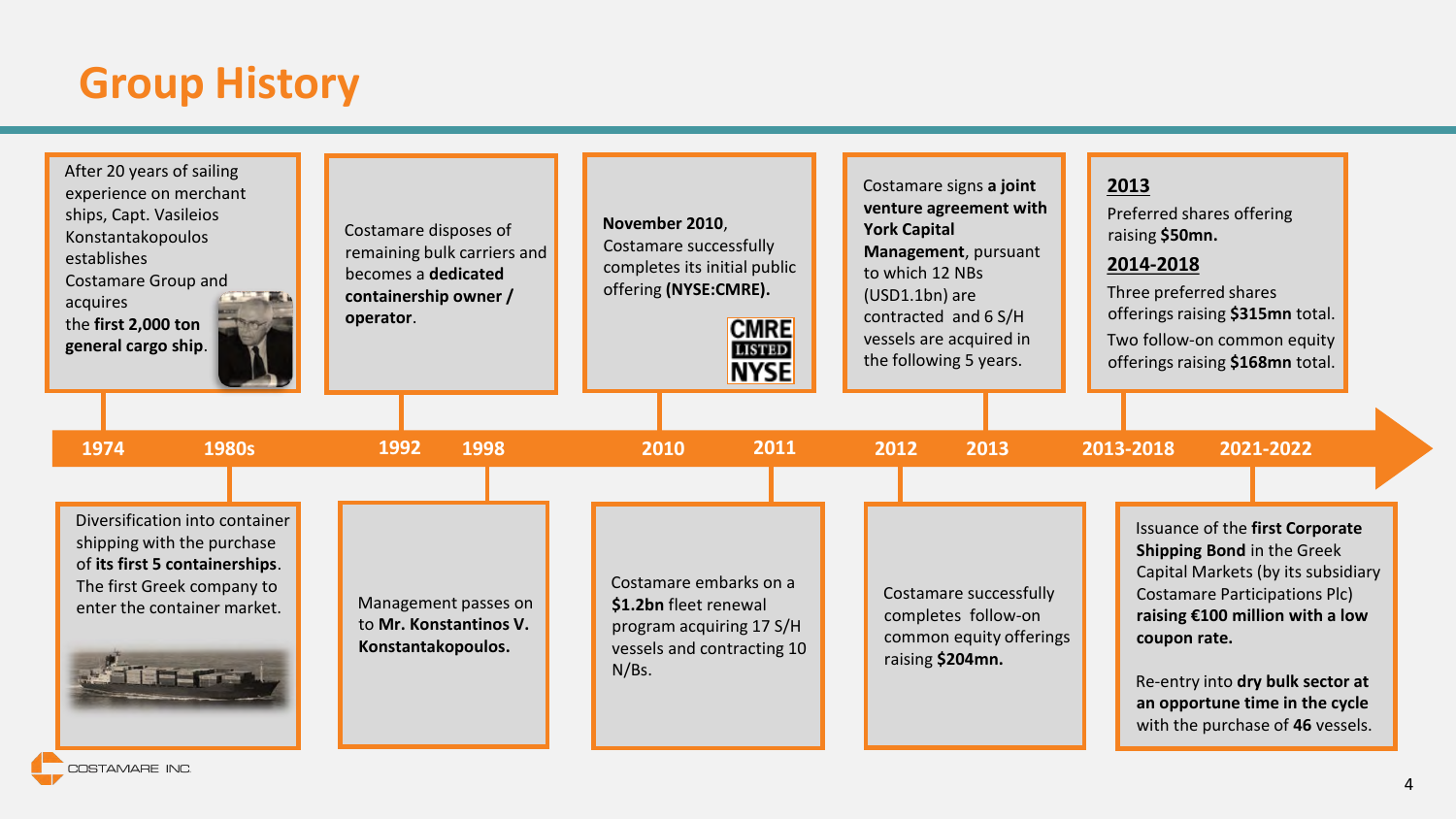



**EXCESS liquidity requirements** for new investments

#### **Notes**

1. As of April 26, 2022, excluding newbuilding and dry bulk vessels.

2. As of April 26, 2022 excluding newbuilding vessels and 5 vessels held for sale.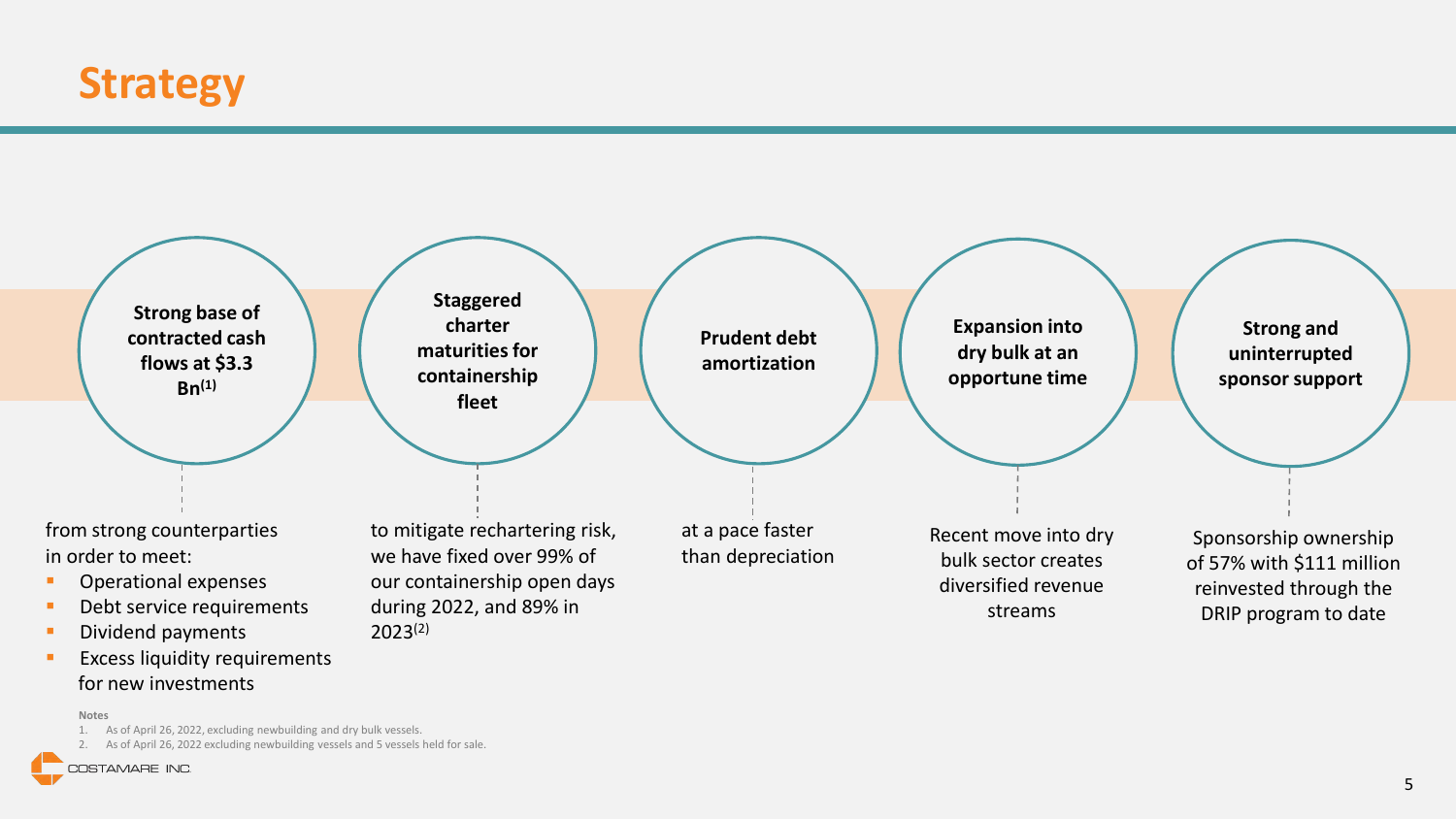## Profitable Performance Throughout the Business Cycles



#### **Notes**

- 1. Adjusted Net Income is a non-US GAAP measure. See Appendix I for a definition and reconciliation to the nearest US GAAP measures for 2021.
	- Source: Clarksons Research Services, Company filings

2. Containership Timecharter Rate Index, Clarksons Research Services.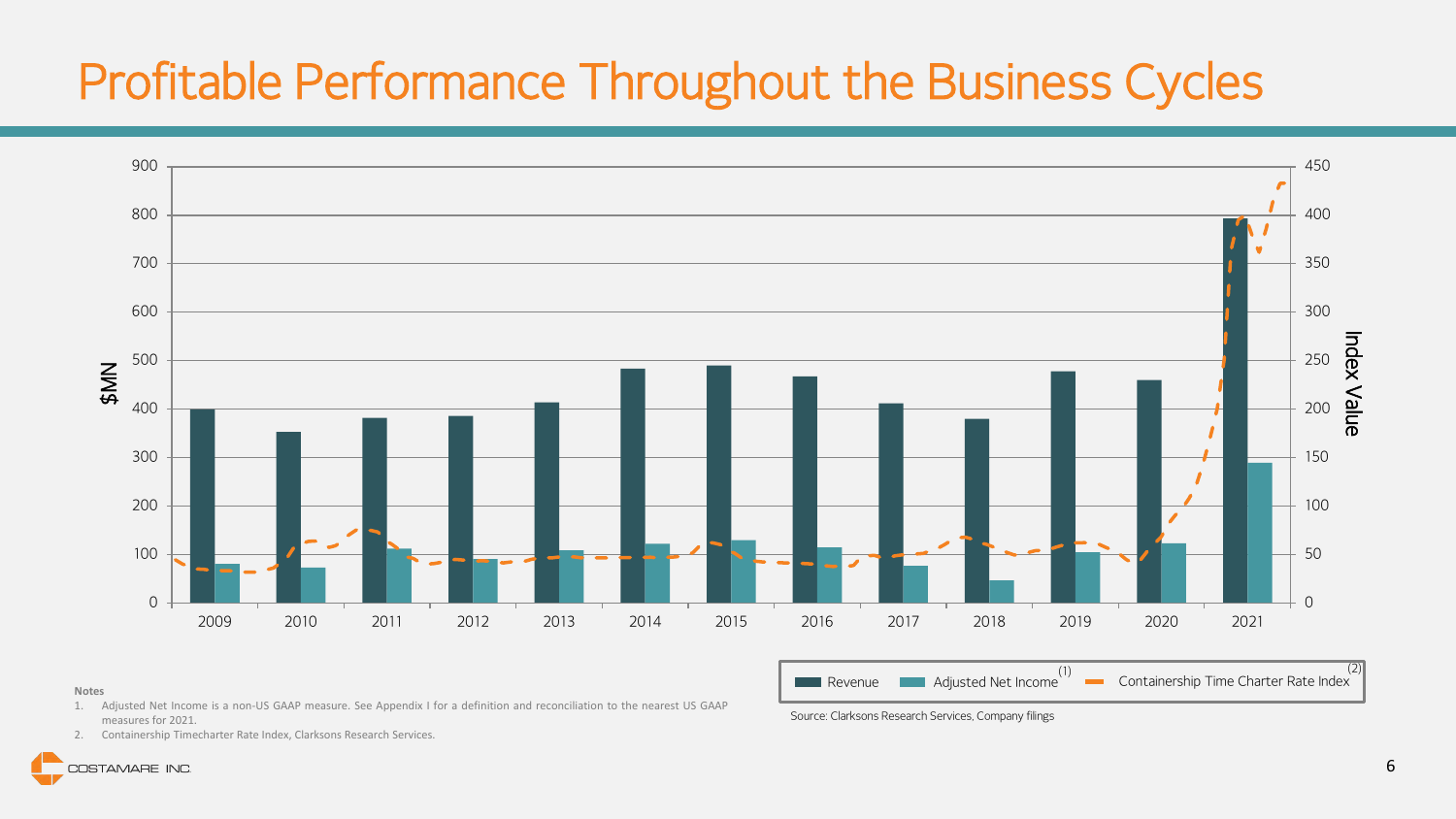### Financial Performance

### 2021 was a record year – Payment of a one-time special dividend

- ► FY 2021 Net Income of \$404.1 million, or \$3.28 per share.
- Q4 2021 Net Income available to common stockholders of \$153.4 million, or \$1.24 per share.
- EY 2021 Adjusted Net Income available to common stockholders<sup>(1)</sup> of \$289.9 million, or \$2.36<sup>(1)</sup> per share.
- Q4 2021 Adjusted Net Income available to common stockholders<sup>(1)</sup> of \$112.1 million, or \$0.91<sup>(1)</sup> per share.
- Based on FY 2021 and Q4 2021 record performance, a special dividend of \$0.50 per share will be paid along with our regularly quarterly dividend of \$0.115 on May 5th .
- Share repurchase program up to a maximum of \$150 million of our common shares and a maximum of \$150 million of our preferred shares.

<sup>1.</sup> Adjusted Net Income and Adjusted Earnings per Share are non-GAAP measures. See Appendix I for definitions and reconciliations to the nearest GAAP measures.

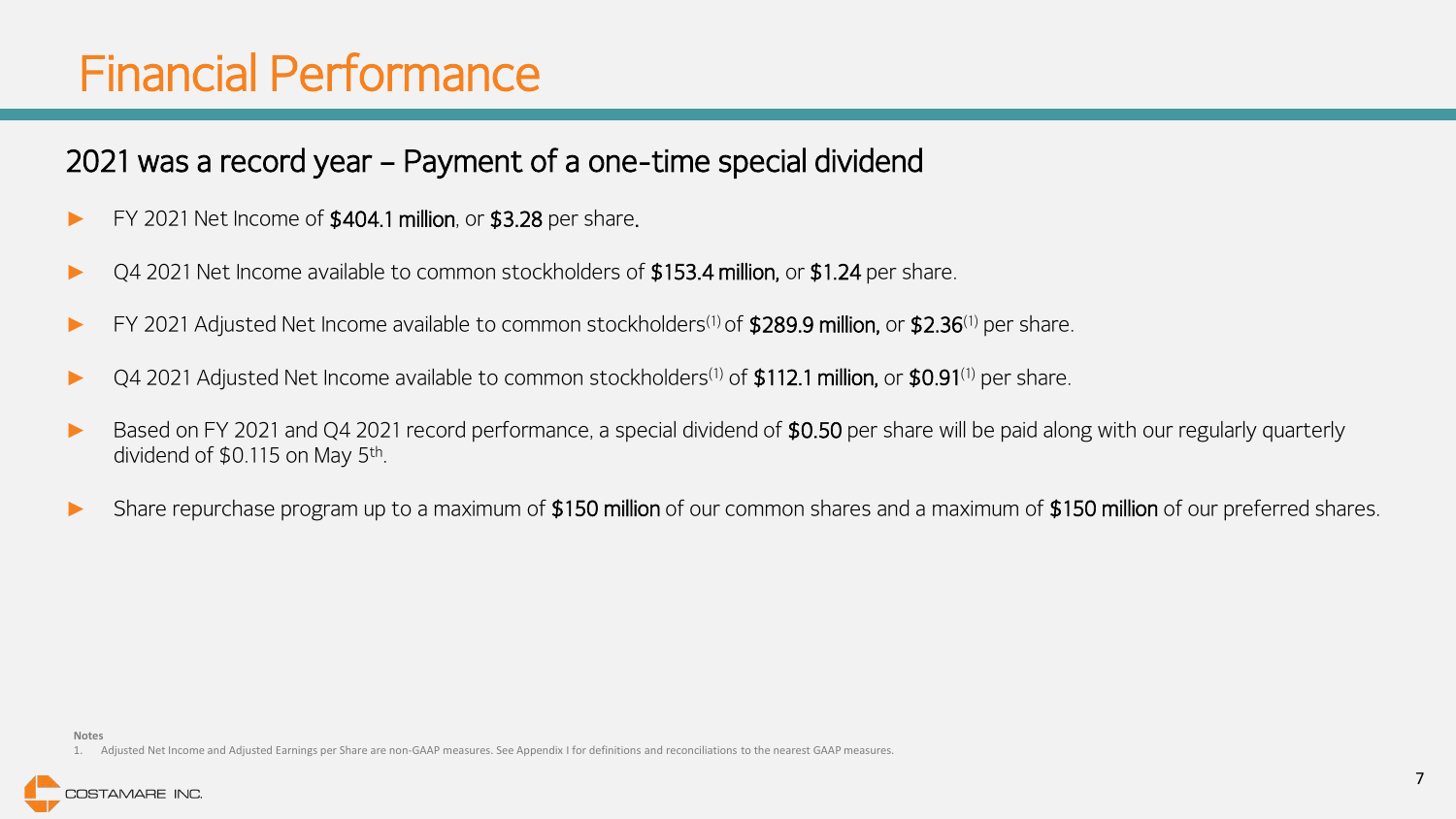### Sale and Purchase Highlights 2021-2022

#### Fleet renewal and diversification program

- ► Acquisitions: 17 vessels with a combined capacity of 134,917 TEUs and a TEU weighted average age of 9 years<sup>(1)</sup>.
	- Took delivery of two 12,690 TEU newbuilding containerships in early 2021.
	- ► Purchased 15 containerships (including the remaining ownership of 5 vessels co-owned with York Capital) early in 2021.
- Diversification: Entered dry bulk shipping market at opportune time.
	- ► Purchased 46 dry bulk vessels with a total capacity of 2,493,500 dwt and dwt weighted average age of 11 years<sup>(1)</sup>.
	- Expanded into dry bulk market to diversify revenues.
- ► Divestitures: 12 containership vessels of approx. 63,600 TEUs and a TEU weighted average age of 21 years(1) .
	- ► Sold 7 containership vessels (including 1 JV vessel) for gross proceeds of \$164.1m and an expected capital gain of \$69.4m<sup>(2)</sup>.
	- Agreement to sell 5 containership vessels on a forward basis with deliveries between Q4 2022 and Q1 2023 for gross proceeds of \$333m and expected capital gain of \$204m.

#### **Notes**

#### 1. Fleet age as of April 26, 2022.

2. Sale proceeds include our portion of the funds received in our joint venture co-owned with York Capital.

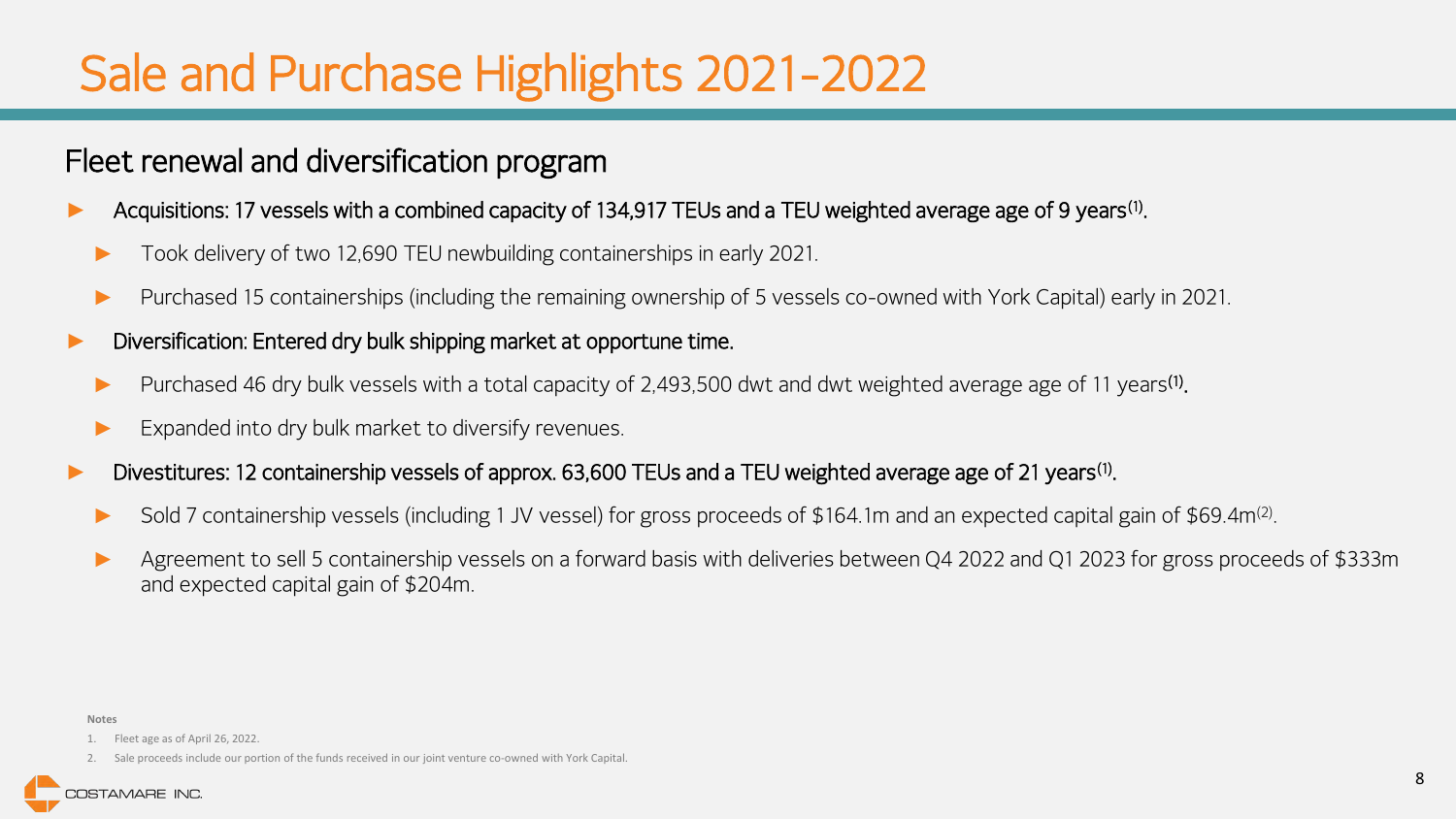## **Highlights**

### We have taken the initiative to forward fix our containerships at highly attractive levels

- ► Total contracted revenues of \$3.3 billion with a weighted average duration of 4.1 years<sup>(1)</sup>.
- Selected recent forward fixtures are 80% higher than current rates with an aggregate contracted revenue of \$410 million.
- Our containership revenue days are essentially 100%<sup>(2)</sup> contracted for the remainder of 2022, and 89%<sup>(2)</sup> contracted for 2023.

| <b>Vessel</b>   | <b>Built</b> | Size<br>(TEUs) | Charterer  | <b>Timecharter</b><br>Rate (p.d.) | <b>Timecharter</b><br>Period | Latest start<br>date | Current Charterer | <b>Current Timecharter</b><br>rate $(p.d.)$ |
|-----------------|--------------|----------------|------------|-----------------------------------|------------------------------|----------------------|-------------------|---------------------------------------------|
| Vela            | 2009         | 4,258          | ZIM        | \$43,250                          | $60 - 64$ months             | Q2 2023              | <b>OOCL</b>       | $$22,700^{(3)}$                             |
| Vulpecula       | 2010         | 4,258          | ZIM        | \$43,250                          | $60 - 64$ months             | Q2 2023              | <b>OOCL</b>       | $$22,700^{(3)}$                             |
| Maersk Kolkata  | 2003         | 6,644          | ZIM        | \$53,000                          | 36 - 40 months               | Q4 2022              | Maersk            | $$25,000^{(4)}$                             |
| Maersk Kingston | 2003         | 6,644          | ZIM        | \$53,000                          | 36 - 40 months               | Q4 2022              | Maersk            | $$25,000^{(4)}$                             |
| Kure            | 1996         | 7,403          | <b>MSC</b> | \$41,500                          | 36 - 38 months               | Q3 2023              | <b>COSCO</b>      | \$31,000                                    |
| Maersk Kleven   | 1996         | 8,044          | <b>MSC</b> | \$41,500                          | 36 - 38 months               | Q4 2023              | Maersk            | $$25,000^{(5)}$                             |
| Maersk Kotka    | 1996         | 8,044          | <b>MSC</b> | \$41,500                          | 36 - 38 months               | Q4 2023              | Maersk            | \$25,000(5)                                 |

#### **Notes**

1. As of April 26, 2022. Total contracted revenues and remaining time charter duration include our ownership percentage of contracted revenues for four vessels owned pursuant to the Framework Agreement with York, but exclu charter duration attributable to our contracted six newbuilding vessels currently under construction and our dry bulk vessels.

2. Containership TEU revenue days are excluding newbuilding vessels and vessels we have agreed to sell.

3. The current daily rate for Vela / Vulpecula is \$22,700. Upon expiry of their current employment with OOCL, both vessels will enter into new charters with ZIM for a period of 60 to 64 months at an average daily rate of \$ the daily rate will be \$99,000 for the first 12 month period, \$91,250 for the second 12 month period, \$10,000 for the third 12 month period and \$8,000 for the remaining duration of the charter.

4. The current daily rate for Maersk Kolkata and Maersk Kingston is a base rate of \$16,000, adjusted pursuant to the terms of a 50:50 profit/loss sharing mechanism based on market conditions with a minimum charter rate of charter rate of \$25,000 until latest October 1, 2022.

The current daily rate of each of Maersk Kleven and Maersk Kotka is a base rate of \$17,000, adjusted pursuant to the terms of a 50:50 profit/loss sharing mechanism based on market conditions with a minimum charter rate of charter rate of \$25,000 until latest October 9, 2023 and October 25, 2023, respectively.

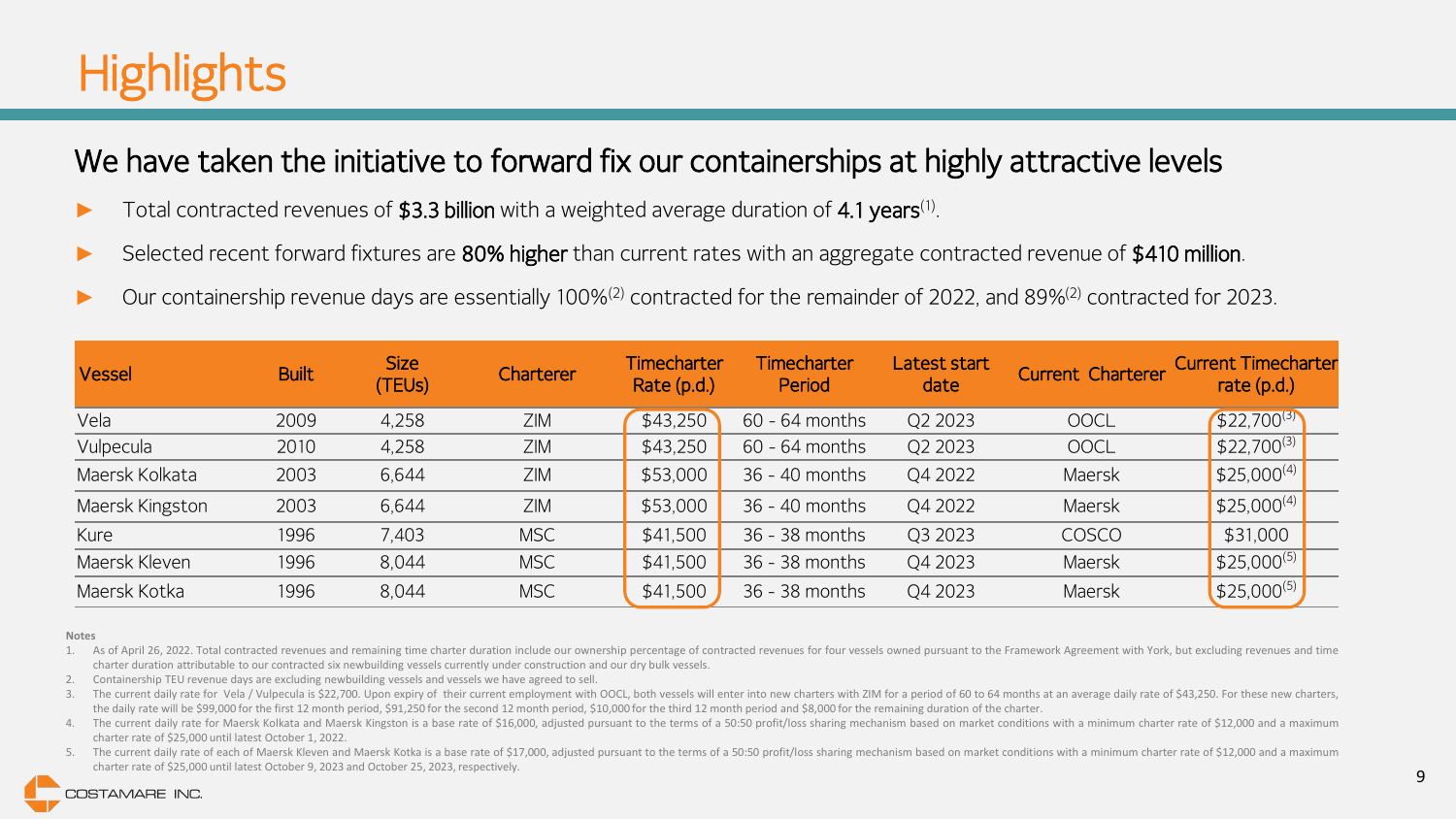### Conservative Capital Structure

► We maintain low leverage and liquidity of over \$552 million for future growth.



#### **Notes**

1. Liquidity as of December 31, 2021 includes \$353.5 million of cash and cash equivalents (incl. restricted cash), our share of cash held in companies co-owned with York Capital (\$5.5 million), and \$193.3 million in undraw adjusted for \$56.7 million drawn between January 1 and March 8, 2022).

2. (Total Liabilities minus Cash and Cash Equivalents) / (Total Market Value Adjusted Assets minus Cash and Cash Equivalents). Calculated in accordance with relevant provisions of bank financing agreements.

#### COSTAMARE INC.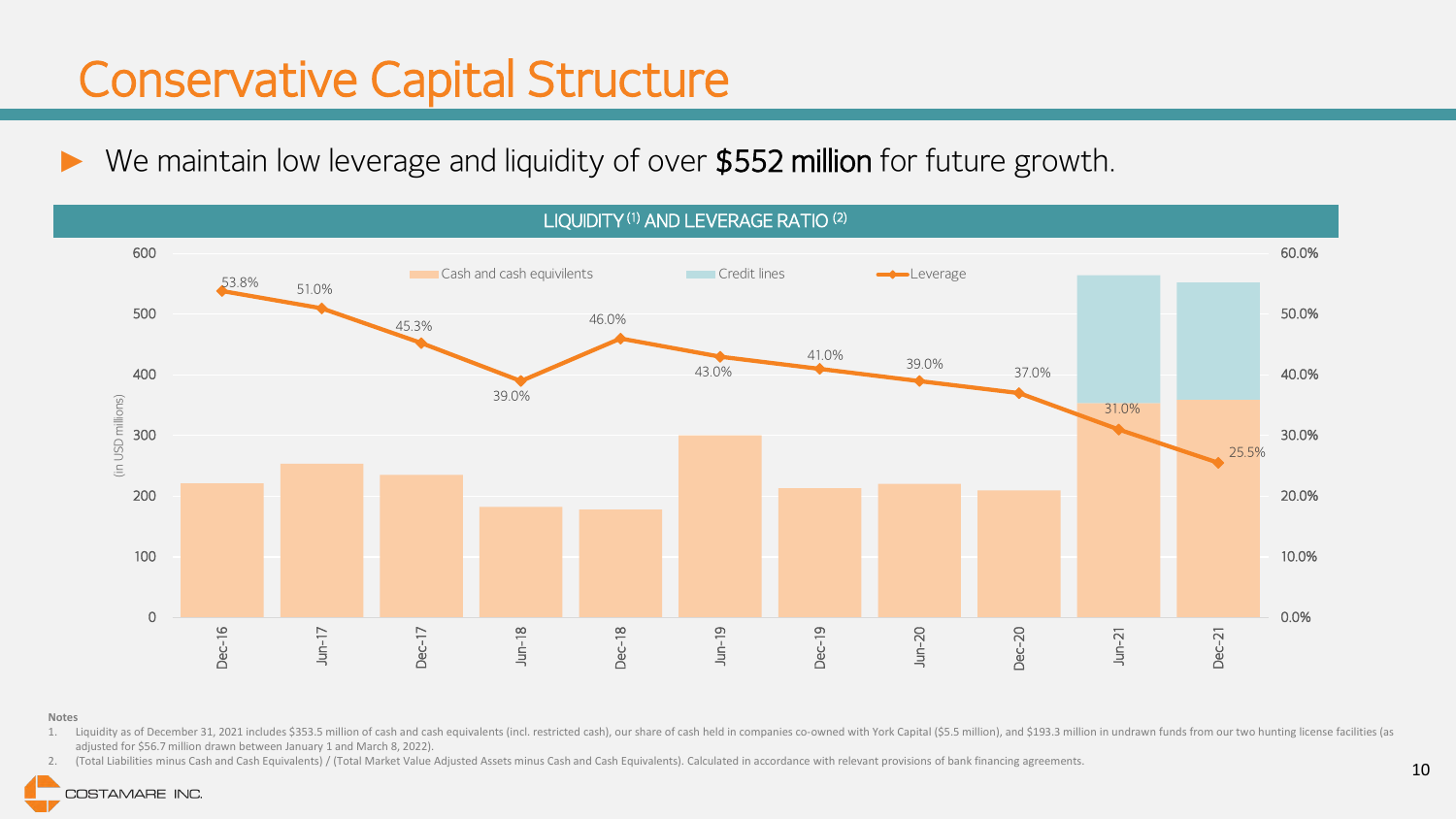### Container Market Environment

- Charter rates continue to remain at historically high levels.
- Forward fixtures starting in 2023 are becoming the norm.
- The average fixture duration for vessels has increased significantly since early 2021, and now stands at 34 months, well above the 5yr historical average of 12 months (1) .

- Idle fleet remains at historically low levels from a high of 11.6% in May 2020 as demand continues to outweigh supply.
- Container box rates have declined slightly from their all-time highs due to the lockdowns in Shanghai and seasonal weakness, but remain at historically high levels up 56% year over year<sup>(1)</sup>.



COSTAMARE INC.



Idle Fleet / Total Fleet Source: Alphaliner– April 2022 0.7% 0% 2% 4% 6% 8% 10% 12% Apr-13 Apr-14 Apr-15 Apr-16 Apr-17 Apr-18 Apr-19 Apr-20 Apr-21 Apr-22

11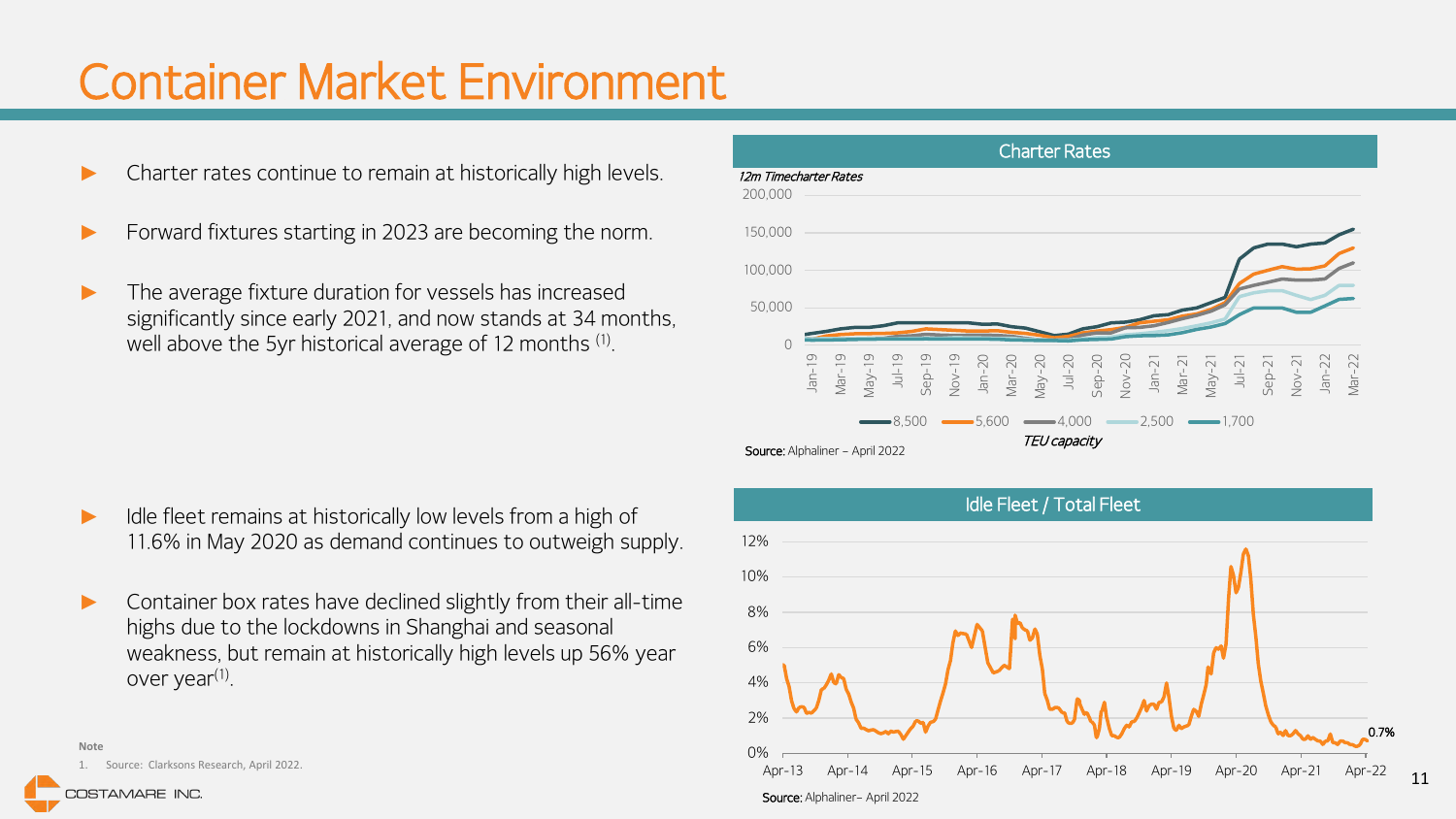## Dry Bulk Market Environment

- Earnings for Panamaxes, Supramaxes and Handysize vessels are up on average by 35% year over year in April.
- While the market weakened heading into the Lunar New Year, rates have rebounded as disruptions in trade patterns have driven charter rates higher for our vessel sizes.

- Dry bulk vessel fleet growth is expected to be subdued for at least the next two to three years $^{\text{\tiny{(1)}}}.$
- The orderbook for newbuilding dry bulk vessels is currently at 6.6%, a historically low level.



#### Source: Clarksons - April 2022



**Note**

1. According to Clarksons Drybulk Trade Outlook – April 2022 report.

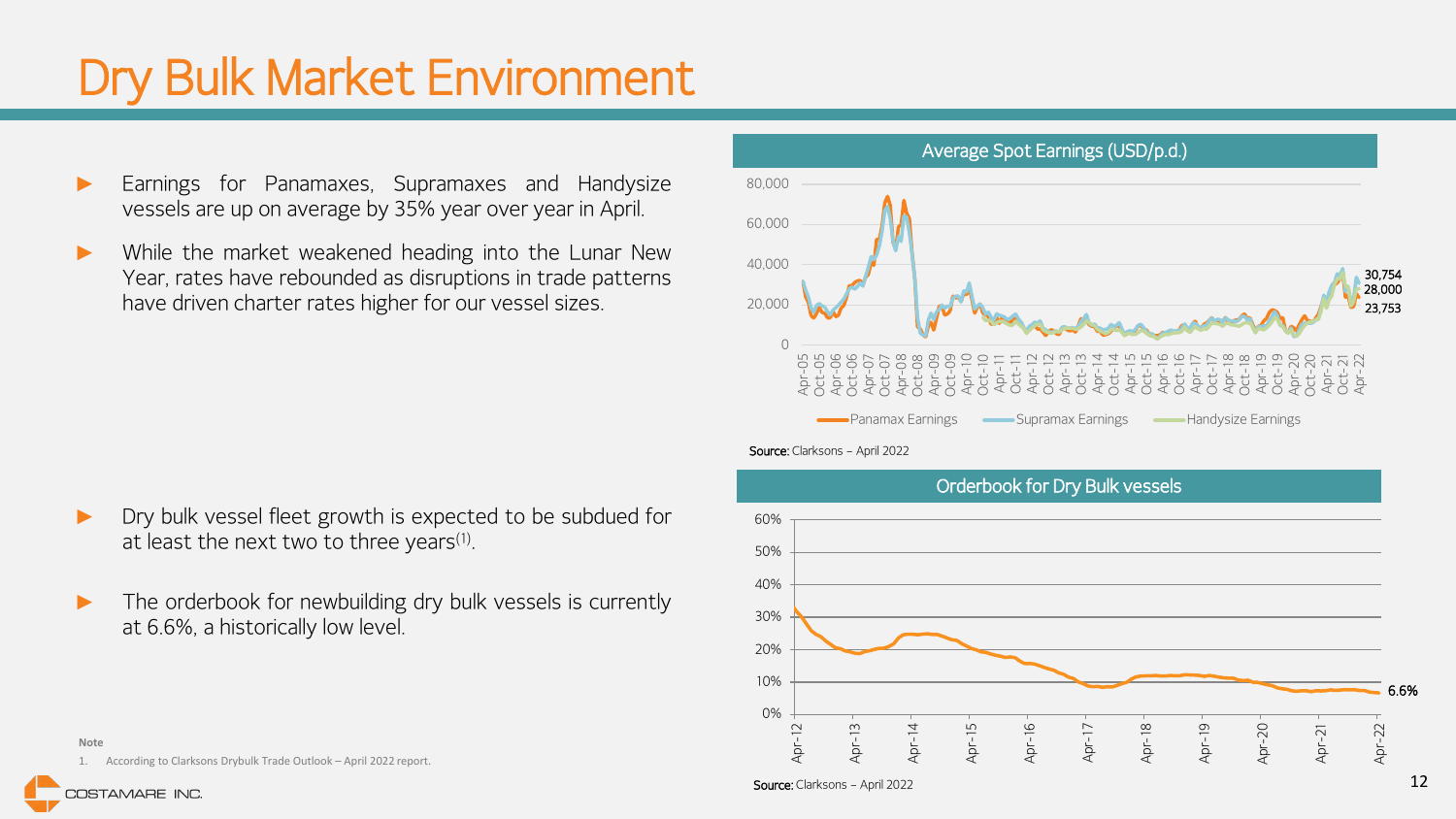Thank You! Q&A